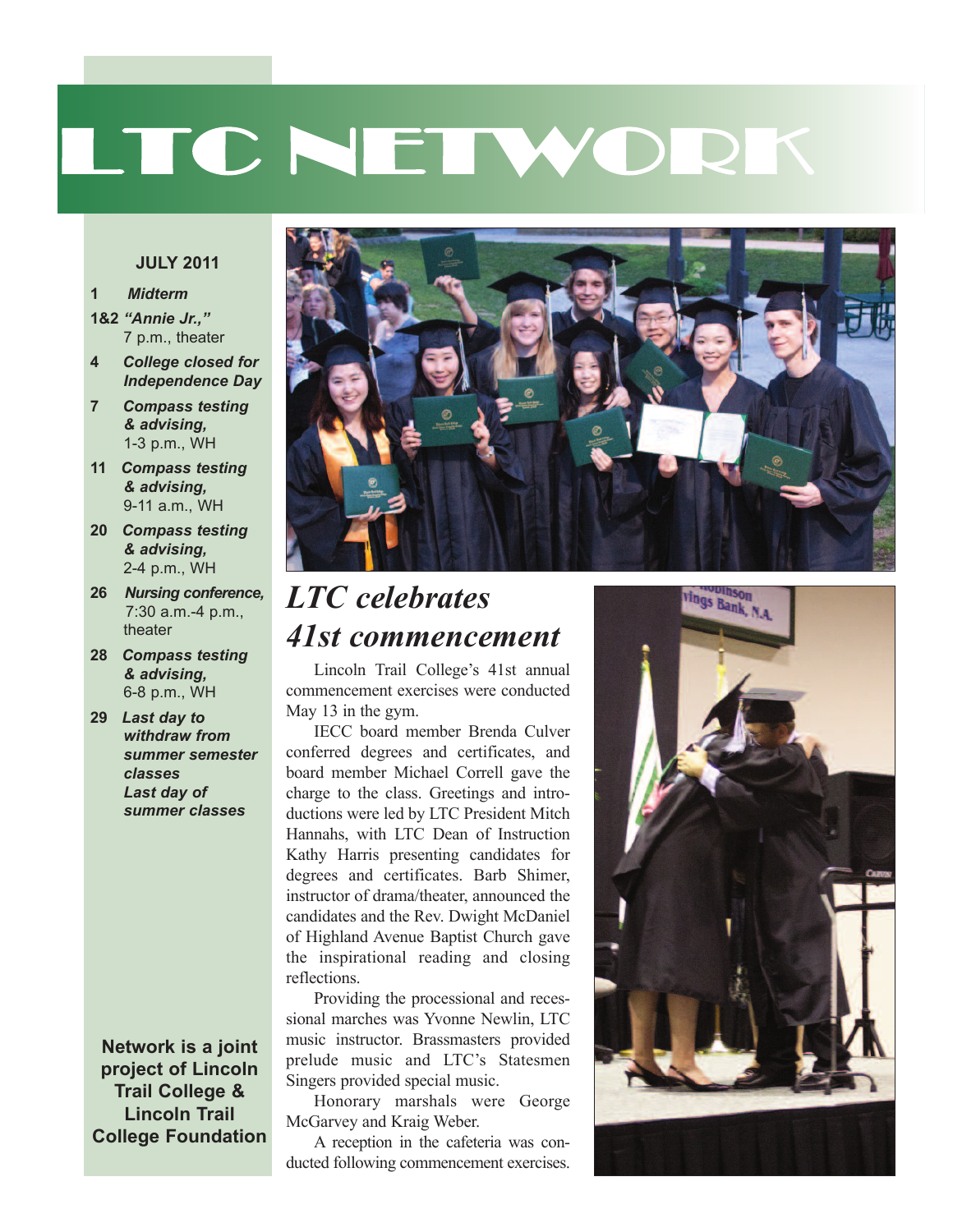### **Summer theater does 'Annie Jr. '**

The LTC Children's Summer Theater Workshop will begin June 6 in the Zwermann Arts Center Theater.

This year's production, "Annie Jr.," will be directed by Sam Mikeworth, assisted by Barb Shimer. The workshop, for youth ages 6 through high

school freshman (age 14), will run from 9 to 11 a.m. weekdays June 6 to July 1. Specific roles will be assigned the first day, with all registered participants guaranteed a place in the show.

Limited space is available, so advance registration is required. Performances will



be at 7 p.m. July 1 and 2. Cost of the fourweek workshop is \$100 per person. Crew members are also sought to help with the workshop. College credit is available to volunteers age 14 and older.

For more information, call the Performing Arts Office at 618-544-8657, ext. 1433.



#### *Acting class presents Evening of Scenes*

Barb Shimer's acting class at LTC presented an Evening of Scenes May 5 in the Zwermann Arts Center Theater.

Students presented scenes from "Romeo and Juliet," "Glass Menagerie" and "You Can't Take It with You," among others.

Performers included: Morgan Baldner, Andrea Blum, Dusty Borders, Amanda Chapman, Michael Compton, Paul Griffin, Benjamin Kennedy, MiRi Kim, Courtney Luke, Chuck McCord, Mandi Mundhenk, D.J. Shouse, Peri Tullock, Lauren Wagoner, Rachel Walls and Elizabeth Wilson.

### *Entries sought for contest*

Area residents with an interest in creative writing have an opportunity to win \$500 as part of the James Jones Lincoln Trail Creative Writing Contest.

Submissions must be original, at least 1,500 words, typed and include the required cover page. The author's name is to appear on the cover page only, not on the manuscript. All pages are to be numbered and include the short story title on the top left of every page.

To be considered for the award, writers must be: a high school senior or at least 18 years old or older officially residing in Crawford or Clark County, Ill.; or an LTC graduate. Students who have already earned LTC credit, high school seniors graduating this spring who will attend LTC at least part-time during the next academic year and current LTC students are particularly encouraged to enter their stories.

Applicants cannot have been published professionally (meaning received payment).

Submissions must be turned in to the LTC Marketing Office no later than June 30.